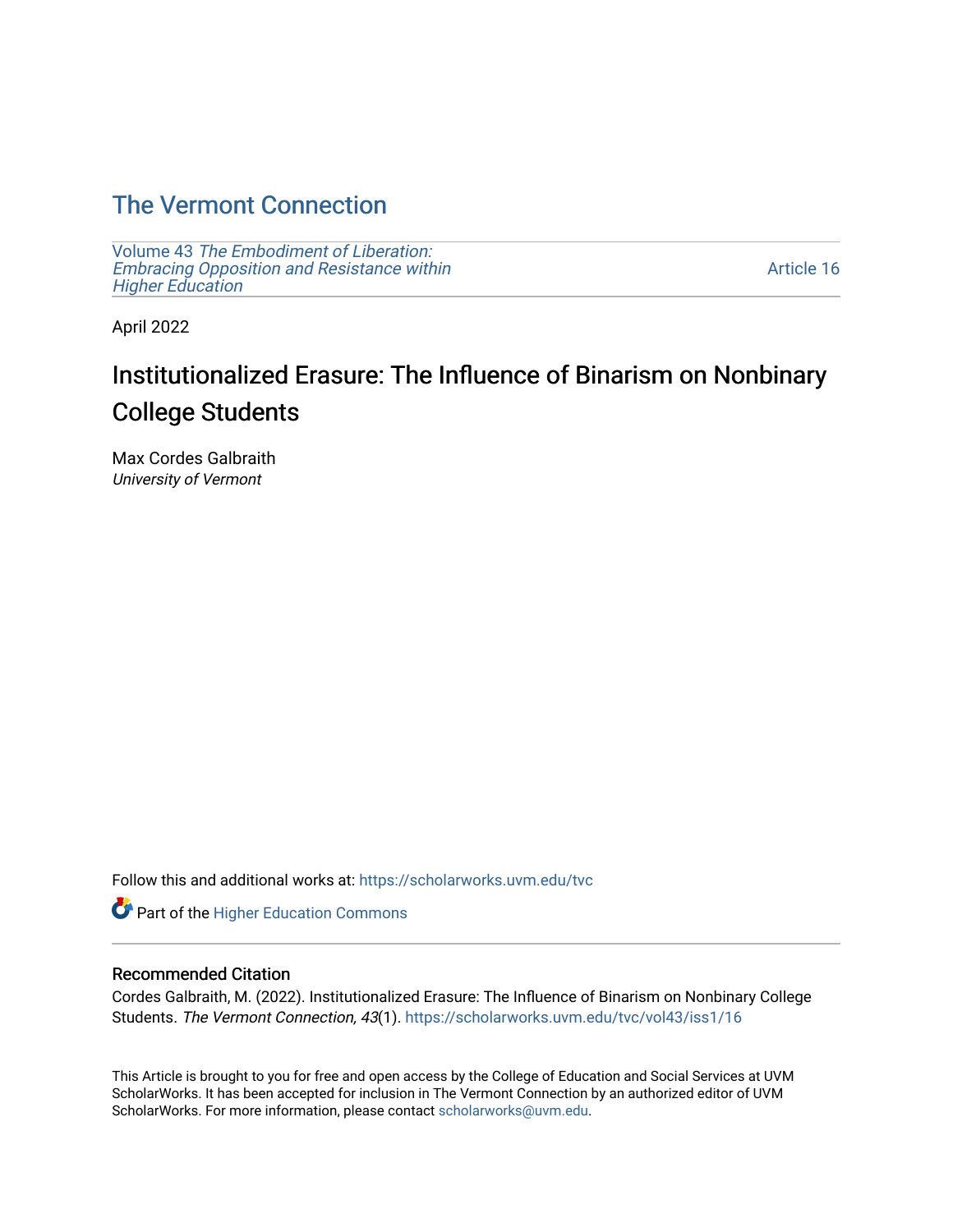## **Institutionalized Erasure: The Influence of Binarism** on Nonbinary College Students

Max Cordes Galbraith (he/they)

The narratives and experiences of nonbinary people and nonbinary college students are still infrequent in scholarship and are viewed as abnormal, niche experiences. Normative ideals are further enforced by the severe lack of nonbinary scholars and researchers. In this paper, I name the challenges of normativity and use the existing literature to explore current obstacles to nonbinary students' senses of liberation, safety, and belonging at their institutions of higher education. I use normativity, specifically transnormativity, and binarism frameworks to explore barriers to nonbinary students' liberation and full engagement in higher education, and the uniqueness of nonbinary students' experiences compared to other members of the wider trans community. The article concludes with imperative implications that I have identified through my experiences as a nonbinary student and as a nonbinary professional entering into the field of student affairs.

*Keywords:* nonbinary, trans, queer and trans, student, college student, normativity, transnormativity, binarism, belonging, lack of belonging, campus climate

Before the semester started, I emailed all of my professors, just as I did last semester. I created a template, and I shared it with my trans friend for communication with professors at the start of each semester.

Dear (your professor), My name is (your chosen name) (your ID #), and I will be attending (your class title and time) this term. I am transgender and have not legally changed my name. On your roster is my legal name, (your legal name). I would greatly appreciate it if you would make a not to refer to me as (your chosen name) and use (your pronouns) pronouns when referring to me so that there is no confusion on the first day or throughout the semester. Thank you for your understanding, and I look forward to your class and working with you this semester.

Max Cordes Galbraith (he/they) is a white, queer, trans nonbinary master's candidate in the Higher Education and Student Affairs Administration program at the University of Vermont. Max holds a BA in Linguistics and in Computer Science from Hofstra University.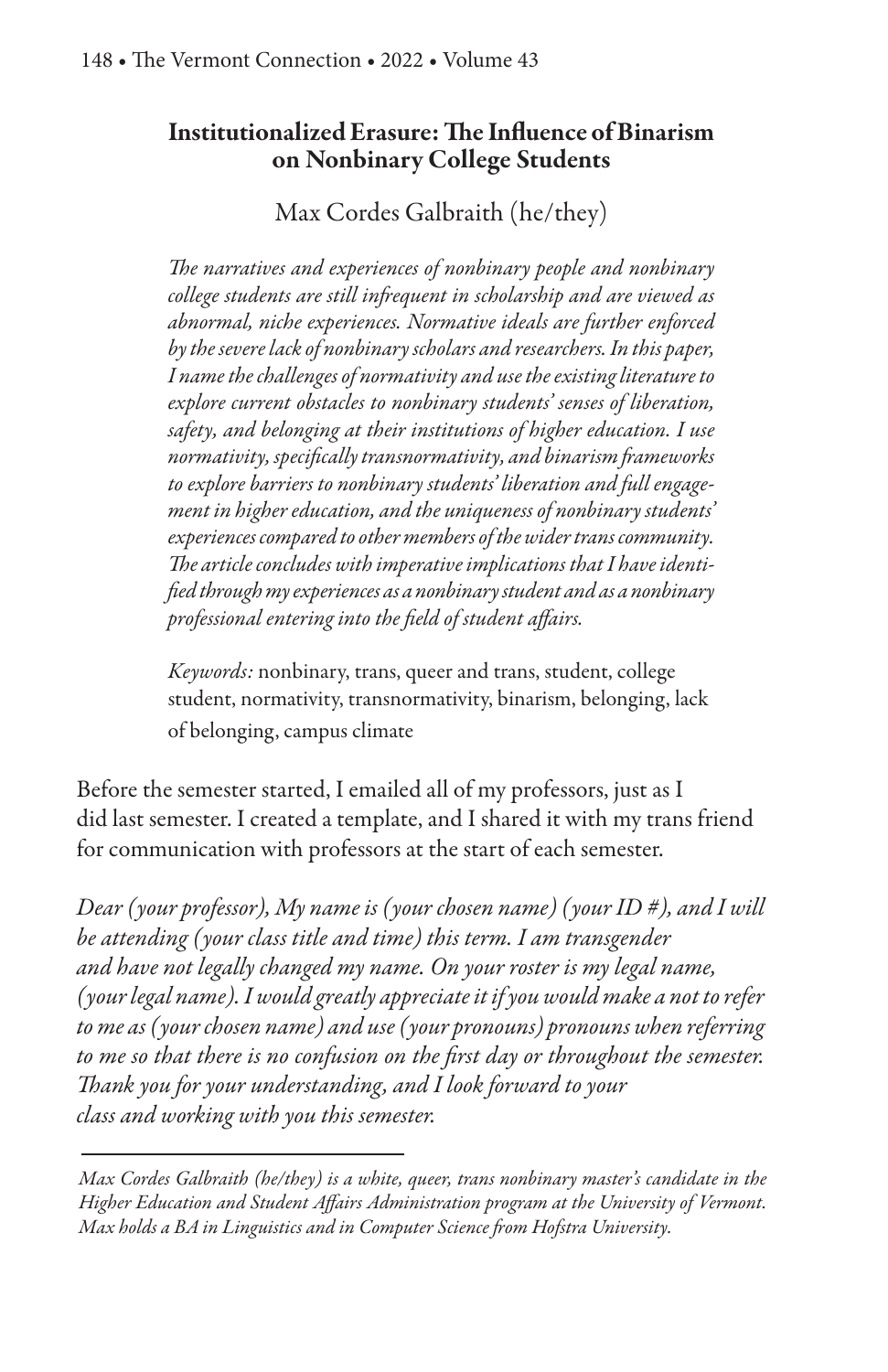Three out of five of my professors responded saying they would correct their roster and write down my pronouns. For one professor, I went to class early to talk with because they had not responded to my email. Thankfully, I was able to talk to them before all of my classmates arrived, and they corrected the roster. I arrived early to class with my fifth professor. I waited for him to arrive, but all of the students arrived first. He came to class late, and I was unable to talk to him before class started. When he called the incorrect name during roll call, I corrected him on my name and pronouns, but he did not write it down. Next class, it happened again. I sent another email that also went unanswered. Immediately, I considered dropping the class. Unfortunately, it was required to graduate, and he was the only professor to teach the class. Instead, I never participated in class, attempting to be called on as infrequently as possible.

The above narrative is a starting point from which to explore the harm perpetuated against nonbinary students on college campuses and within college classrooms. Lack of respect for, and education about, trans and nonbinary identities leads to environments that are hostile toward trans and nonbinary students. Going beyond this narrative, institutions, including institutions of higher education, enforce binaries that violently erase nonbinary people and create obstacles to their liberation. It is imperative that people in all areas within the academy-staff, faculty, researchers, administrators-investigate this harm by centering the narratives of nonbinary students within their work and scholarship.

The experiences of nonbinary people are not a monolith. All non-binary people have different experiences; they may understand their gender or genders and their relationships to gender labels differently. It is important to recognize that hegemonic systems of power exert pressure on nonbinary people and communities to present themselves and their communities in a single, united, monolithic way. This pressure is oppressive. The oppression caused by the pressure to flatten the experiences of nonbinary people can be compounded for nonbinary people who hold other identities marginalized by binary, cisheterosexist, normative, anti-Black, settler-colonial, racist, Euro- and US-centric, ableist, patriarchal, and classist systems of power. As an institution, higher education enforces and benefits from hegemonic systems of power. Institutions of higher education explicitly and implicitly shut out students with multiple marginalized identities, decreasing their access to environments and practices deemed as beneficial and liberatory (Stewart &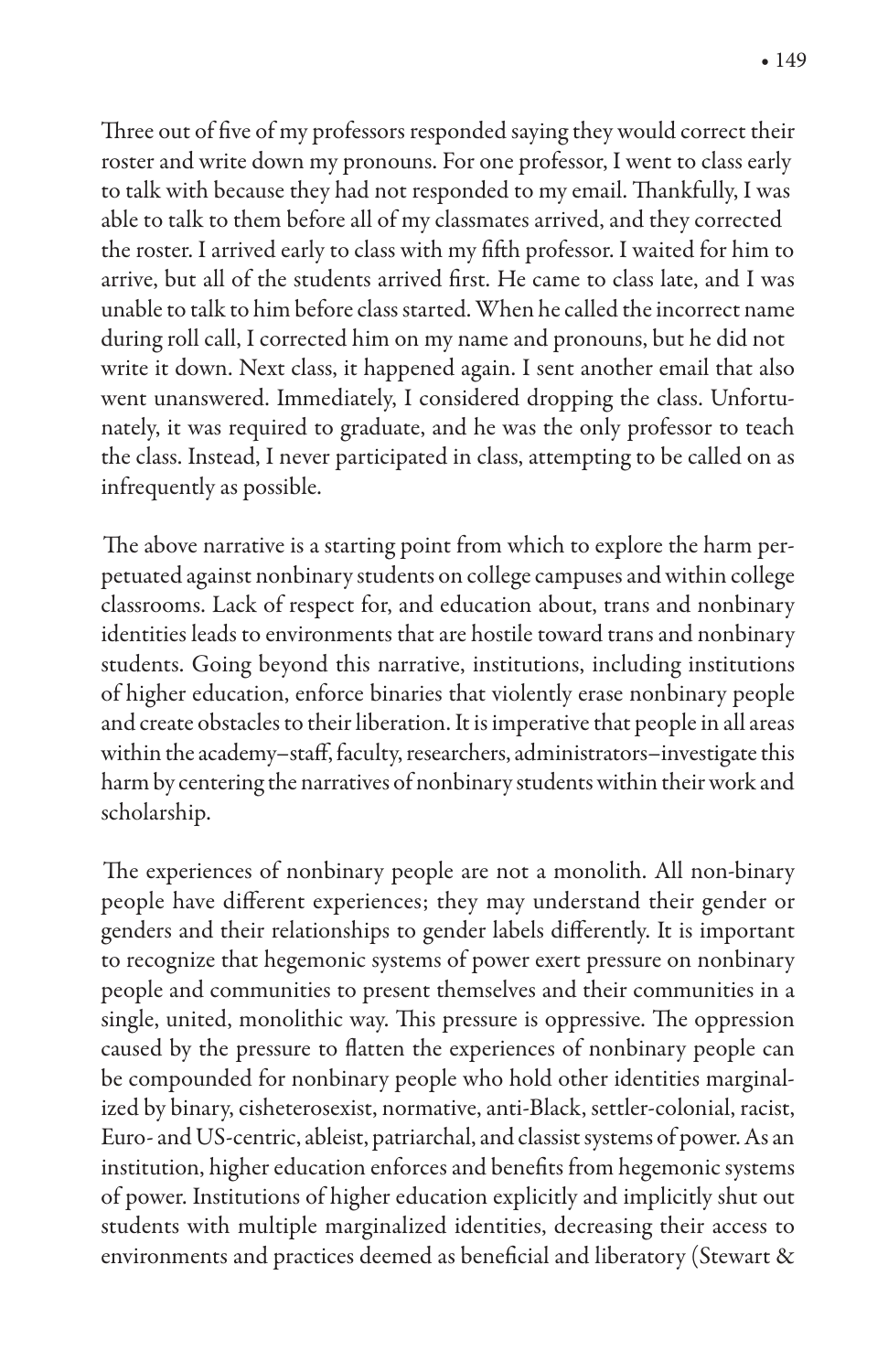## Nicolazzo, 2018).

Although I focus on nonbinary students broadly, it is essential to recognize the limitations on data discussed are often compounded for students who hold marginalized identities in addition to being nonbinary (Flint et al., 2019). Throughout this paper, I highlight the desperate need for an increase in research focused on nonbinary student experiences by nonbinary researchers and for the importance of studying subgroups within the nonbinary community, particularly multiply marginalized nonbinary students.

## Positionality

I am a queer, genderqueer, trans nonbinary person who works to center nonbinary voices and narratives in research focusing on nonbinary people. Because of the limited number of nonbinary researchers and the dearth of research focusing on nonbinary experiences, I deeply value my identity as an insider researcher. In conjunction with being queer and trans, I hold many identities that give me privilege in academic spaces. I am a white, German, able-bodied, native English-speaking graduate student, raised in a middle class household on stolen Osage land.

After growing up in suburban Northern Appalachia with limited connection to queer and trans community, I moved to Long Island, New York to pursue an undergraduate degree. Expecting to leave ignorance and hostility toward queer and trans people behind in western Pennsylvania, I imagined I would find a thriving queer and trans community at my university. However, I found no such student community and experienced a profound lack of respect for, and education about, trans and nonbinary identities from faculty, staff, and administrators. My moments of feeling alienated and as if I did not belong at my undergraduate institution taught me the importance of finding connection and community among peers. It drove me to work towards forming more welcoming spaces for others. I formed trans and nonbinary community as a means of survival, in an attempt to thrive within institutions centered around binarism, normativity, and assimilation. My experiences resisting binarism and normativity helped me understand the importance of student affairs work, particularly building student community and belonging among queer and trans students, and led me to consider a career in student affairs.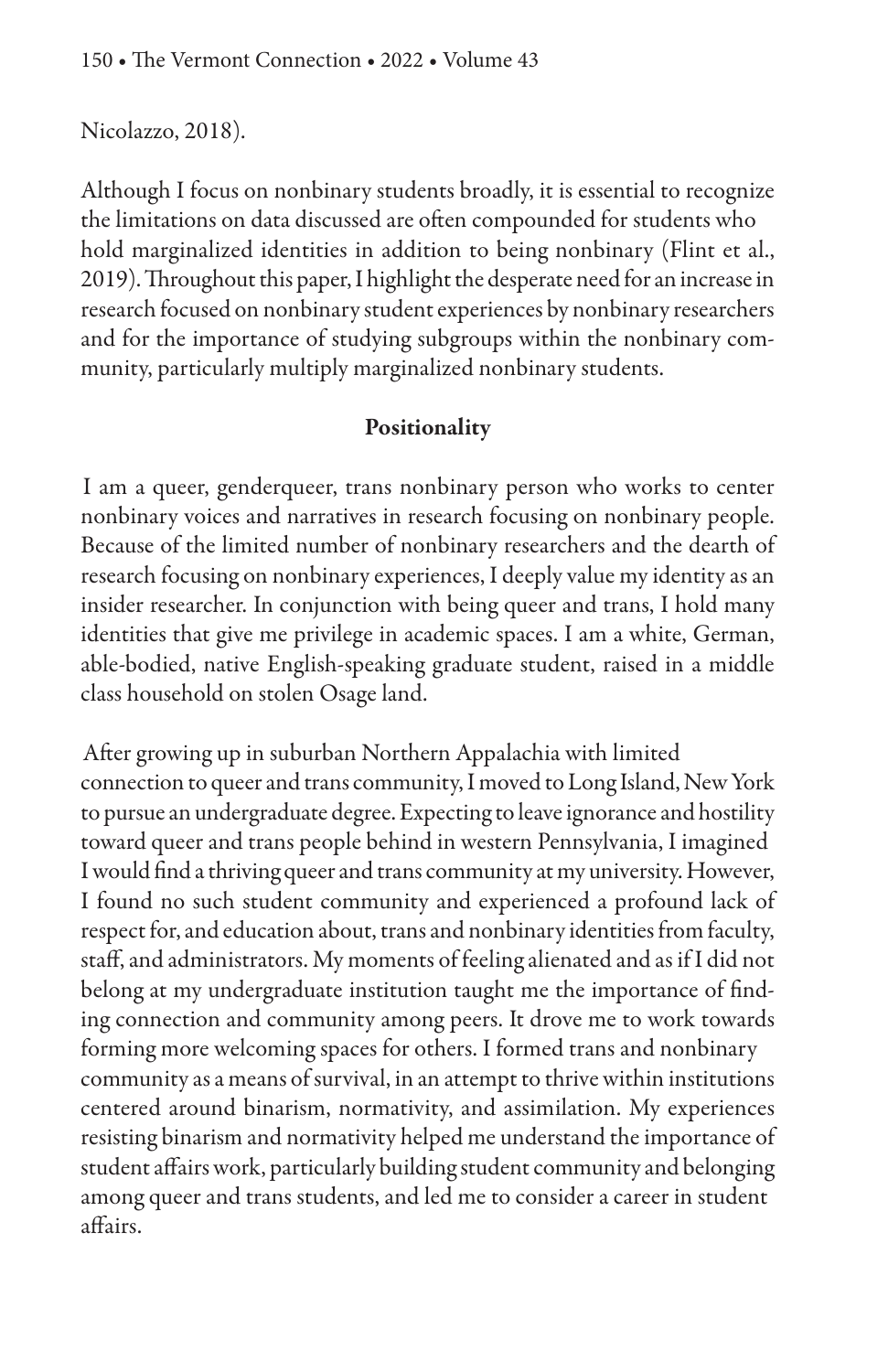I am currently a master's candidate in the University of Vermont's Higher Education and Student Affairs Administration program. I prioritize the experiences of queer and trans students in my work and research, working with UVM's Prism Center and the College of Engineering and Mathematical Sciences' Office of Equity, Belonging, and Student Engagement. At the Prism Center, I worked to identify connections between the erasure of queer and trans students from within research and the experiences of queer and trans students on campuses and within institutions of higher education. In the Office of Equity, Belonging, and Student Engagement, I advocate for queer and trans students in science, technology, engineering, and math. My experiences in these roles have further convinced me of the need for more comprehensive research dedicated to centering the experiences of nonbinary students, particularly the systems of care and support and sense of belonging they find within their educational institutions. As an abolitionist and person dedicated to working toward justice and liberation, I recognize that it is essential to scrutinize institutions and industrial complexes and how they use their power as a force for expediting or delaying fights for liberation. To provide meaningful support to queer and trans students, it is imperative to challenge hegemonic understandings of institutional structure, systems of care, and student success.

## **Theoretical Frameworks**

In this paper, I consider the experiences of nonbinary college students from two primary theoretical frameworks: transnormativity and binarism. Using the theory of transnormativity, I expose the oppressive pressure that normative narratives exert on nonbinary students, and their gender identities and presentations. Through the frame of binarism, I consider how nonbinary identities are policed and erased by binary structures and forms of thought. Although all normativity and binary ways of thought influence all students, the frameworks of transnormativity and binarism recognize how these influences specifically target and otherize nonbinary trans people.

## Transnormativity

Transnormativity is a normative social framework and system of power that prioritizes, privileges, and legitimizes binary identities, presentations, and conceptualizations of gender (Bradford & Syed, 2019; Johnson, 2016). Johnson (2016) specifies the medical complex as the source offering legitimacy to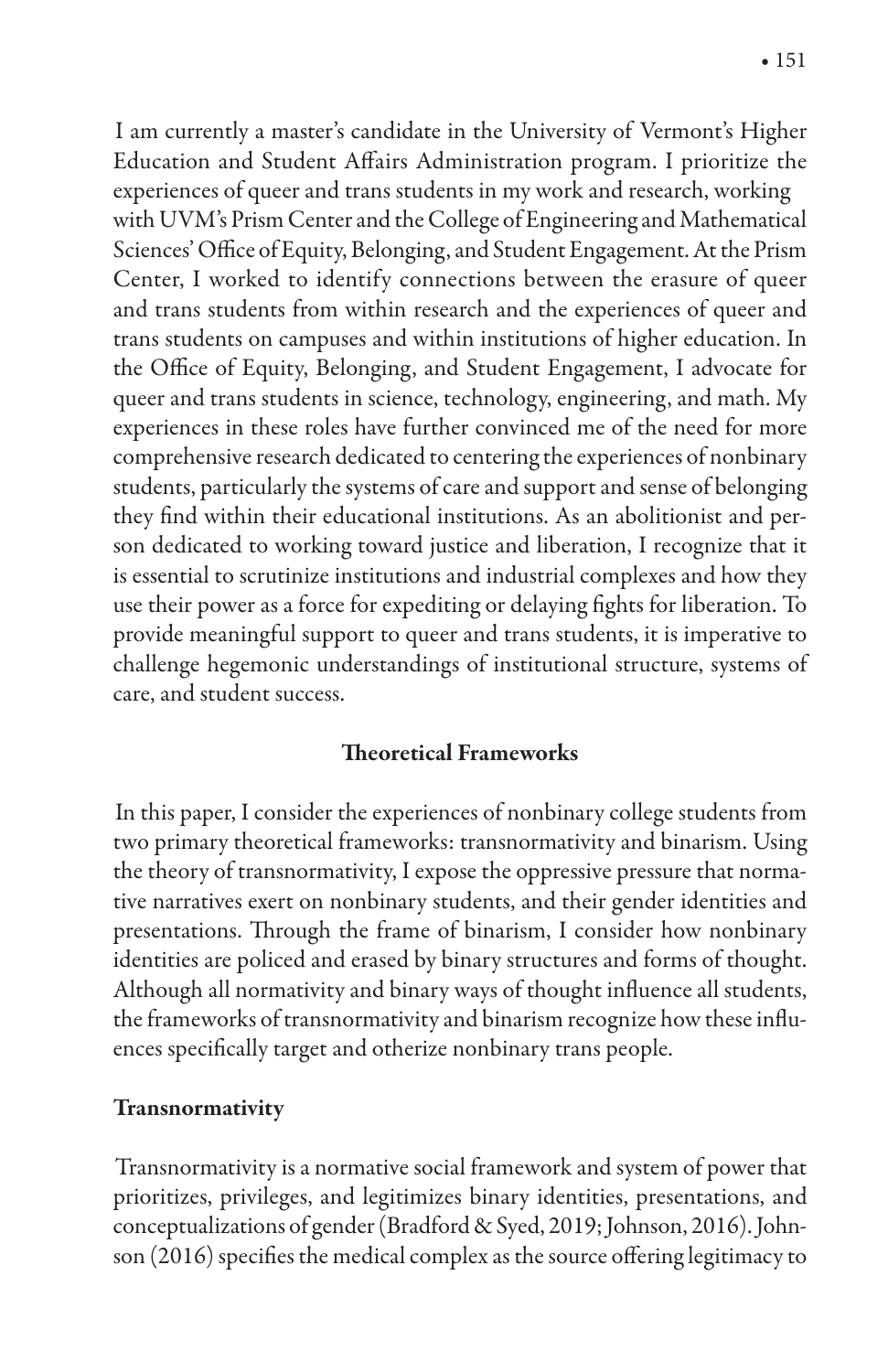people, both cisgender and trans, who have a binary gender identity, meaning in order to achieve legitimacy, trans people must medically transition and achieve a prescribed medical standard. Although in this paper I look at the lens of transnormativity specifically, transnormativity is one of many normative systems of power, e.g., systems that designate a dominant identity as the norm; normative systems position groups that do not hold that dominant identity as abnormal and deficient.

Another directly related normative system of power is cisnormativity. Cisnormativity enforces transnormativity by reinforcing normative narratives of gender. It legitimizes the beliefs that there are only two genders, gender is defined by sex, gender is inherent, and that being cisgender is normal and being transgender is abnormal (Bradford & Syed, 2019). Bradford and Syed (2019) identified five themes within cisnormativity: aversion, biological essentialism, danger, sexualization, and pathologization. Transnormativity and cisnormativity work in conjunction to stigmatize and delegitimize the experiences and identities of nonbinary individuals. By enforcing transnormativity, binary trans individuals enforce a hierarchical system of power that privileges them over nonbinary trans people and positions them, as people with binary gender identities, as closer to the ideal of cisnormativity (Bradford & Syed, 2019).

In an early model, Johnson (2016) identified two themes within transnormativity: medicalization and gender binarism. Medicalization is the expectation that all trans people desire, have access to, and pursue medical intervention. Additionally, medicalization includes the expectation that all trans people seek and receive the same forms of medical interventions. Another component of medicalization is the defining of trans identity through medical diagnoses. Gender binarism is the legitimizing of, and preference toward, binary trans identities over nonbinary identities. In a later model, Bradford and Syed (2019) expanded the number of themes from two to seven, adding gender roles, nascence, victimization, gatekeeping, and legitimacy. These themes are how transnormativity perpetuates the belief system that nonbinary identities, presentations, and conceptualizations of gender are less legitimate and normal than binary ones.

In addition to privileging people with binary gender identities, transnormativity enforces other hegemonic systems of power and oppression. Transnormativity centers whiteness and white supremacy by centering the narrative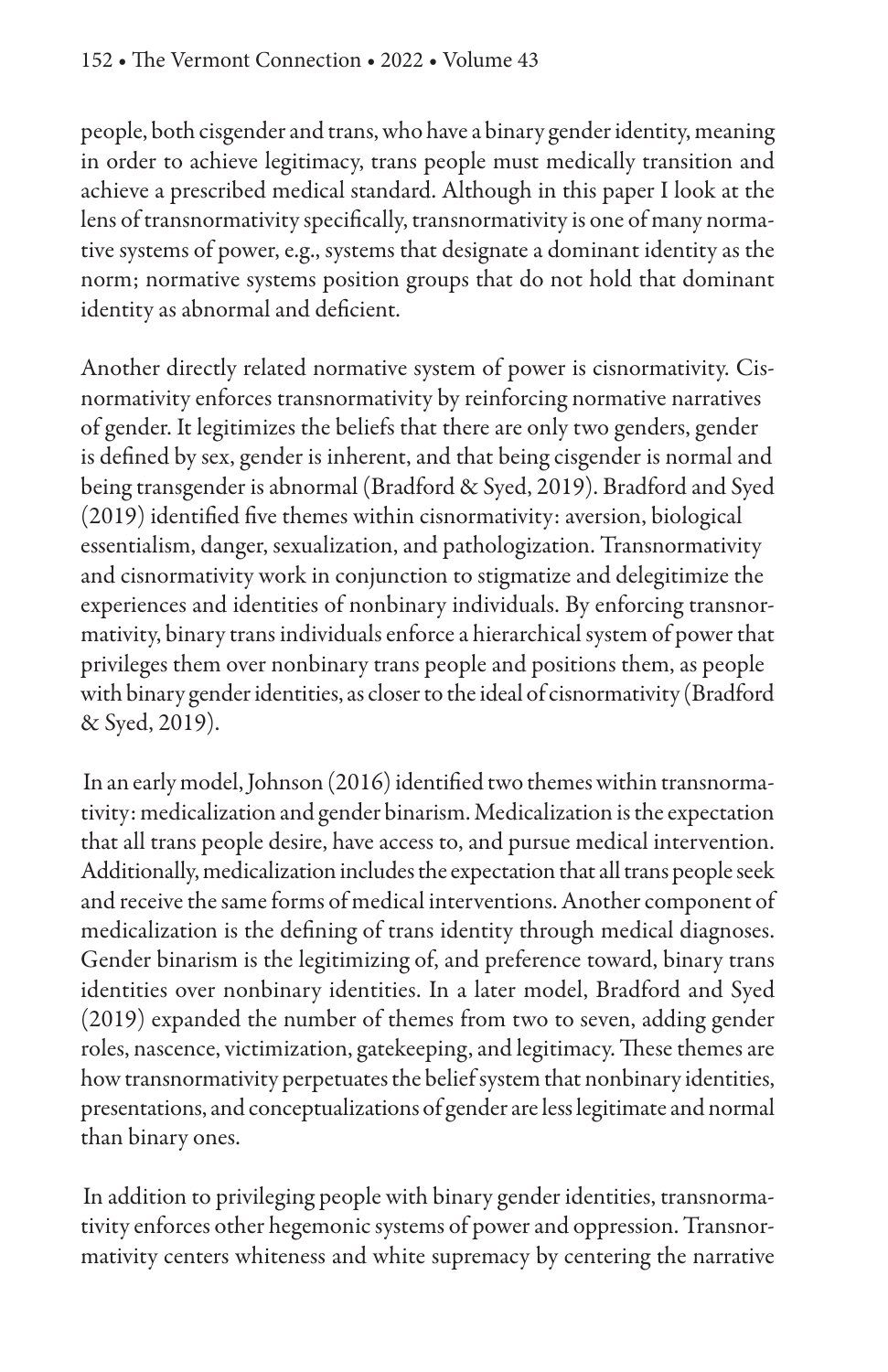$• 153$ 

of white nonbinary trans people and erasing the experiences of Black and Indigenous nonbinary people and other nonbinary People of Color (Bradford & Syed, 2019). Transnormativity promotes fatphobia by centering images of straight-sized nonbinary people (Bradford & Syed, 2019), and in a similar way promotes ableism. Additionally, transnormativity eforces femmephobia, interphobia, sexism, and the patriarchy by positioning masculine and androgynous presentations of gender as the dominant experience, and by centering the narratives of afab (people assigned female at birth and societally assigned to feminine gender roles) nonbinary people over the experiences of amab (people assigned male at birth and assigned to masculine gender roles) and intersex nonbinary people (Bradford & Syed, 2019; Darwin, 2020).

Transnormativity is enforced by both individuals and societal structures and institutions. On an individual level, transnormativity is reinforced externally, by cisgender, trans, and other nonbinary people, and internally, by the individual themself (Bilodeau, 2005; Darwin, 2020). One system of external individual enforcement is misgendering nonbinary people, denying the use of gender-specific singular they pronouns, denying the use of neopronouns, and insisting that nonbinary people must use a certain subset of pronouns (e.g., insisting nonbinary people cannot use she/her pronouns). Institutions work to delegitimize nonbinary people by many means, including conflating sex and gender, requiring individuals to label themselves with binary gender markers, and requiring individuals to declare their gender (Darwin, 2020). These aggressions are obstacles to nonbinary liberation and lead to harmful outcomes for nonbinary people, including nonbinary people reporting worse mental health symptoms than binary trans people, and some nonbinary people choosing to not identify as trans to avoid transnormative pressure (Bradford & Syed, 2019; Darwin, 2020).

#### **Binarism**

Binarism is the construction of gender as a binary with the options of woman and man. A binary gender structure fails to account for the experiences of intersex individuals and nonbinary individuals (Bradford & Syed, 2019; Johnson, 2016). Binarism reinforces gender normativity by blocking cultural narratives that expand beyond binaries of sex and gender. Additionally, it pressures nonbinary people to not express their gender and assimilate into a gender presentation deemed as more binary and, thus, as more interpretable (Bradford & Syed, 2019). Binarism provides a structure through which to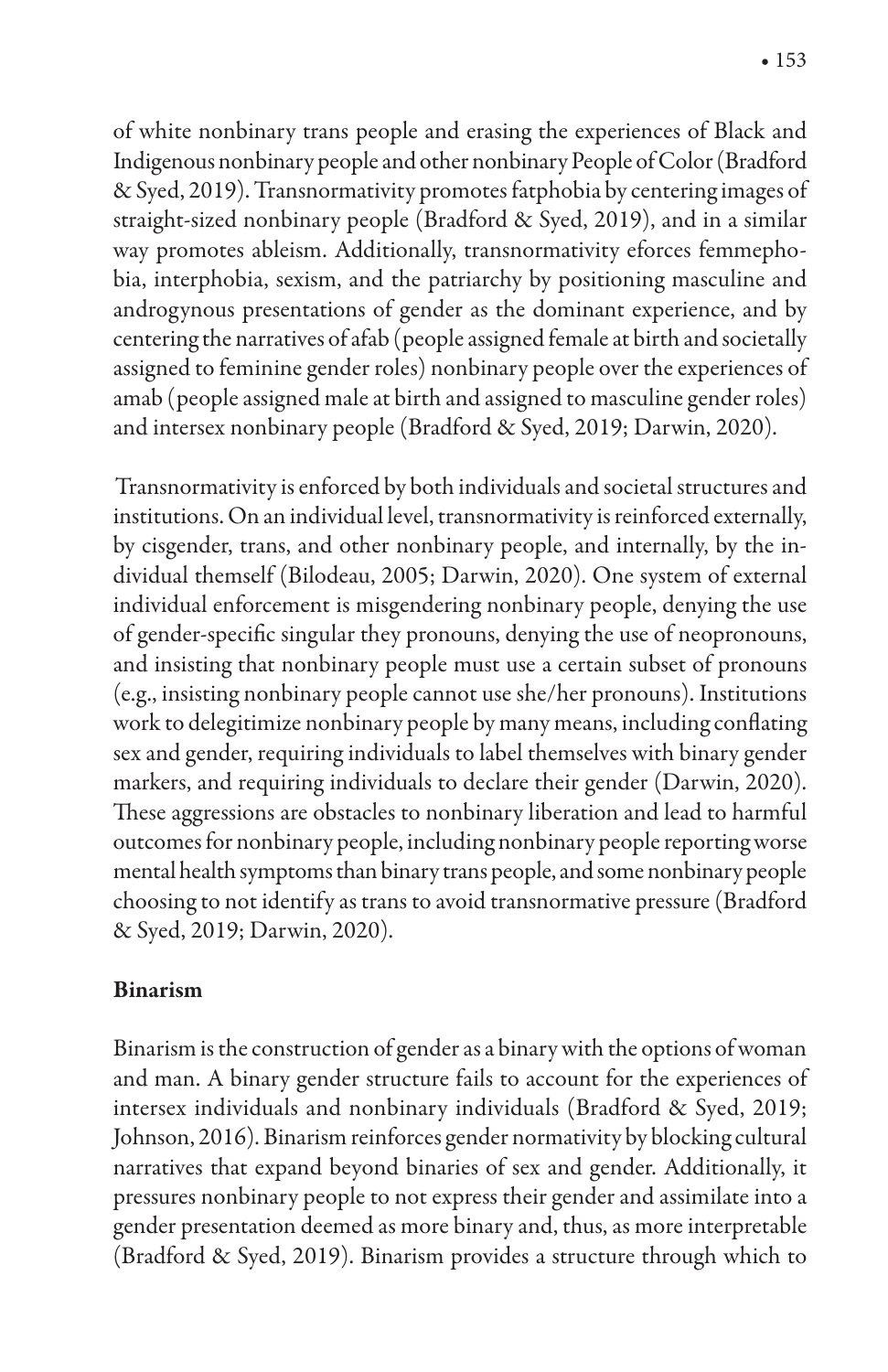study the obstacles and marginalization specifically experienced by nonbinary trans people that extend beyond the transnormativity experienced by the broader trans community, including binary trans people. Nonbinary people experience obstacles beyond those of their binary transgender peers in areas of gender expression and presentation (Bradford & Syed, 2019); safety and medical and mental health (Budge et al., 2020); and the law, legal protection, and politics (Darwin, 2020).

Areas of expression and safety present more extensive barriers to nonbinary people even in comparison to their binary transgender peers. Nonbinary people report more barriers to expressing their gender, such as through clothing, than their binary transgender peers (Budge et al., 2020). Additionally, nonbinary people's expression of their identity is questioned and delegitimized through the narrative that being nonbinary is an immature phase and that they will eventually transition into a binary gender identity (Bradford & Syed, 2019). Nonbinary people are policed out of gendered spaces, and report more frequent misgendering than binary transpeople report (Bilodeau, 2005; Goldberg et al., 2019). Additionally, nonbinary people are more likely to experience harassment, violence, and poverty (Darwin, 2020).

Medical and mental health, the law, legal protections, and politics are additional areas nonbinary people are marginalized beyond their binary transgender peers. Nonbinary people have more difficulty accessing legal and medical resources compared to binary transgender people (Darwin, 2020). In addition to barriers to accessing medical and mental health care, nonbinary people report higher minority stress, which leads to higher i stances of trauma, depression, anxiety, self-injury, and suicidality (Budge et al., 2020). Also, nonbinary people do not always automatically benefit from legislation that protects binary transgender people. They often do not have avenues to legally express their gender (e.g., passports, birth certificates, insurance documentation, etc.) (Budge et al., 2020). Nonbinary people's lack of legal protections is exacerbated through the common political attacks against nonbinary people and the integration of the gender binary into political platforms (Budge et al., 2020). When studying the experiences of nonbinary people, especially when using literature that aggregates binary transgender and nonbinary trans individuals, it is essential to understand the nuances between the experiences of nonbinary people and binary transgender people and incorporate these nuances into the analysis of the data.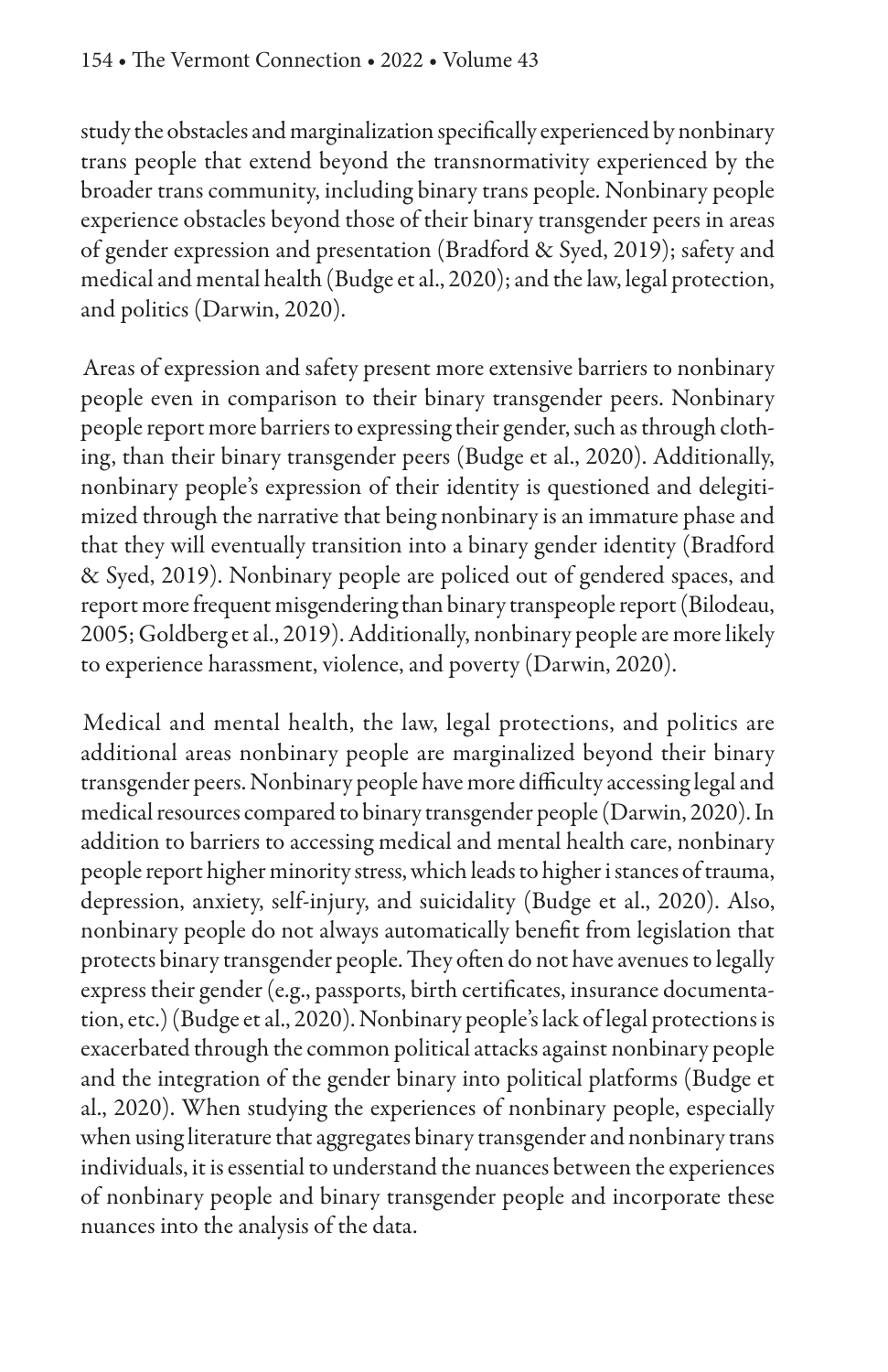#### **Literature Review**

In this section, I review existing literature pertaining to students' sense of safety, campus climate, and belonging, with a focus on nonbinary students' experiences on college campuses. I name existing obstacles to liberation supported by institutions of higher education. Because of the systemic erasure and oppression of nonbinary people in research, few studies focus on nonbinary students (Flint et al., 2019; Goldberg & Kuvalanka, 2018). Because of this dearth of data, the studies that include students in the wider trans community are presented and contextualized by jointly considering the oppressive implications of binarism and transnormativity that expand beyond the transphobia and cisnormativity experienced by both binary trans communities and nonbinary communities.

It is essential to center the voices of nonbinary authors and scholars when researching nonbinary students. Relying on nonbinary authors challenges the beliefs that outsider researchers are more objective, that cisgender authors can unilaterally declare themselves experts on the nonbinary experience, and that cisgender people are essential for helping and saving trans and nonbinary people (Stewart & Nicolazzo, 2018). Although the number of nonbinary researchers is increasing, I still found few articles written by nonbinary scholars and even fewer written by a lead author who identified as nonbinary. My valuing of nonbinary researchers comes in part from my experiences as a nonbinary person feeling unrepresented, disrespected, and erased by most research. In order to adequately represent the experiences of nonbinary people, insider researchers who have a critical, liberatory lens and an intuitive understanding of experience as a nonbinary person are essential. For these reasons, I have intentionally organized the pre-existing literature into two groups, the first group as articles with a lead author who identified themself as an insider researcher and the second group as articles with a lead author who identified themself as an outsider researcher. I chose to focus on the lead author because I do not know the influence non-lead authors had over the framing of the work and the language used. I also chose to position insider researchers before the outsider researchers group because it is essential to center nonbinary researchers physically and intellectually in research.

Regrettably, even the articles including nonbinary researchers, both as lead and non-lead authors, did not make me feel represented and respected. Even in very recent scholarship, I found instances of exclusionary, binary, and obsolete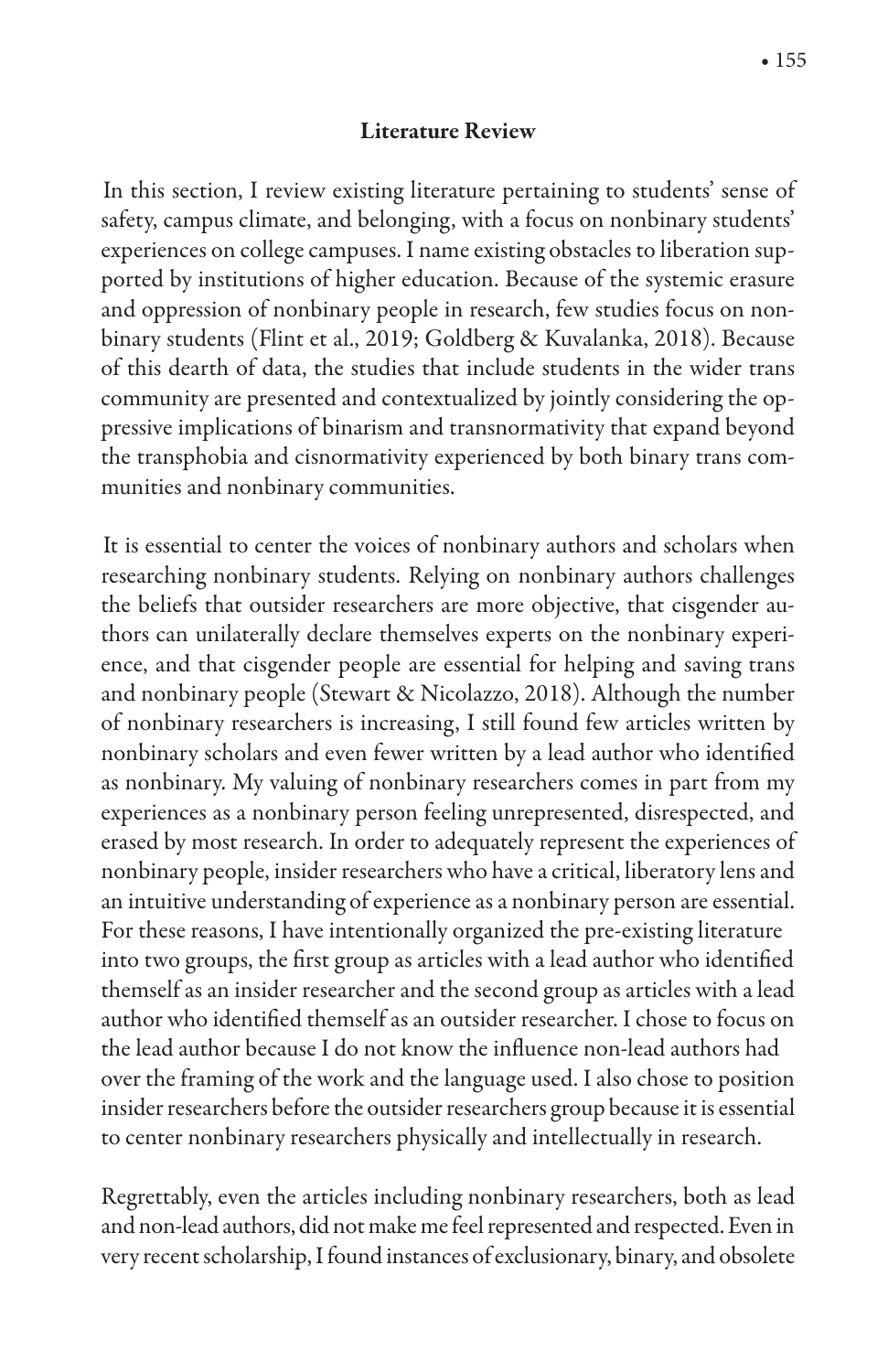language. I recognize the challenge of using current and respectful language when writing about a community whose language is rapidly changing and when members of the community vary drastically in their use of language and what language they find offensive. However, the frequency of language misuse highlights both the absence of a sufficient number of nonbinary authors within the literature and the privileged, assimilatory nature of the narratives granted scholarly recognition.

## **Insider Researchers**

Nonbinary college students lack a sense of belonging on their campuses because they feel unsupported and unprioritized by their educational institutions. According to Stewart & Nicolazzo (2018)'s research, academic settings and events tend to prioritize students with multiple privileged identities, meaning nonbinary students, particularly nonbinary students who hold additional marginalized identities, have less access to privilege in academic settings. They also found that nonbinary students are often forced to choose between binary options of gender in academic settings even when the institution positions itself as inclusive to trans and nonbinary students. Beemyn (2015) found that binarism and lack of belonging can feel even more acute, erasing, and marginalizing when the space represents itself as if it would be inclusive to nonbinary people. Not only can these binary systems cause gender dysphoria and decrease a student's sense of belonging, but they also promote transnormativity by positioning nonbinary students as deficient and not-the-norm. Binary systems situate nonbinary people in comparison to, and in competition with, their cisgender peers (Stewart & Nicolazzo, 2018).

In addition to an unwelcoming campus climate, nonbinary students do not feel supported by their peers, faculty, staff, and administrators. They feel the university does not prioritize their needs for resources and that there is a lack of understanding about nonbinary identities, particularly from faculty (Beemyn, 2015). Students expressed they viewed faculty as unsupportive, referencing faculty misgendering them after asking their pronouns, as well as a general lack of opportunities to share their pronouns in class. In addition to this hostility from faculty, nonbinary students reported a lack of support from their peers and queer-centered student organizations (Beemyn, 2015). Many student organizations were focused entirely on sexuality and were not inclusive of trans people. Even organizations that incorporated gender or that were trans-specific frequently promoted transnormativity and binarism by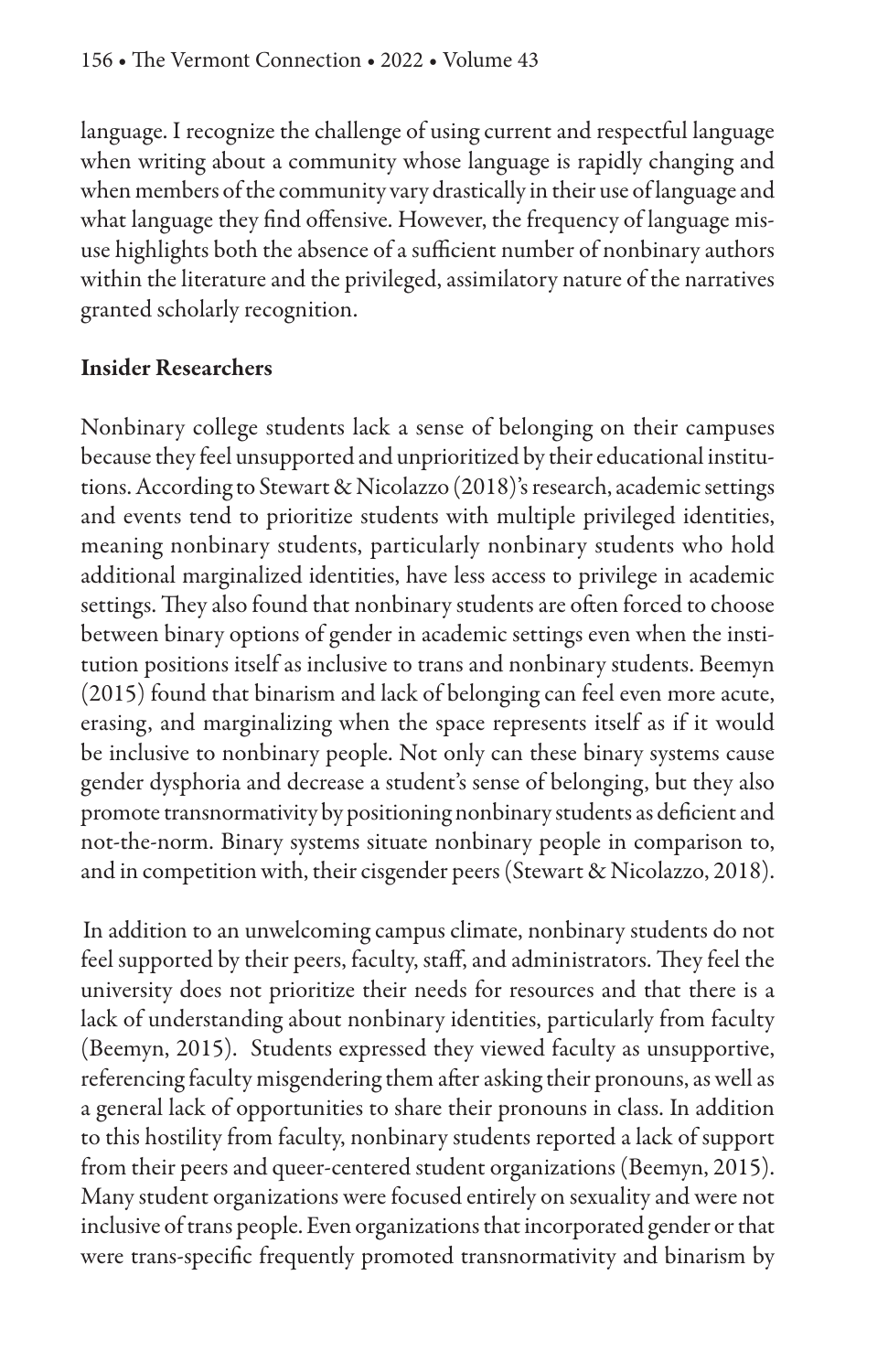centering binary trans people and centering conversations around binary experiences. Because of this lack of space for nonbinary students and nonbinary experiences, even when nonbinary students attend these spaces, they report having a hard time finding community with other nonbinary people because of the limited number who participate (Beemyn, 2015). The convergence of the violent binarism of educational institutions and the people within these institutions leaves nonbinary students with fewer opportunities for forming community and decreases their sense of belonging as college students.

## **Outsider Researchers**

Outsider researchers have identified hostile campus environments, legal and administrative erasure, and lack of support and understanding from faculty, other students, and queer and trans support networks, organizations, and centers as barriers to nonbinary student belonging. Budge and colleagues (2020) center the importance of belonging for nonbinary students saying that belonging, community connectedness, and pride in one's gender identity can offset the negative effects of adverse gender-related discrimination and experiences. This claim recognizes the power of belonging to help students achieve their goals within a college setting. It also clearly states that a nonbinary student's sense of belonging or lack thereof can impact a student beyond their college experiences. Institutions of higher education hold the responsibility and the opportunity to create welcoming, liberatory spaces for nonbinary students that increase their capacity for health and well-being.

Instead of welcoming, liberatory spaces, nonbinary students report perceiving their educational environments as hostile (Budge et al., 2020). They felt the transnormative pressure to alter their appearance to be more binary and reported pervasive and unnecessary use of gendered and binary language (Flint et al., 2019; Goldberg et al., 2019). According to Goldberg and colleagues (2019), 78.1% of nonbinary students reported being misgendered sometimes or often, and they reported faculty, staff, and administrators claiming that gender-specific singular they pronouns and neopronouns are ungrammatical, as an illogical and discriminatory excuse to not use nonbinary students' correct pronouns.

Legal and administrative erasure promotes the marginalization of nonbinary students through student records and creates environments in which nonbinary students do not feel welcomed or represented. Student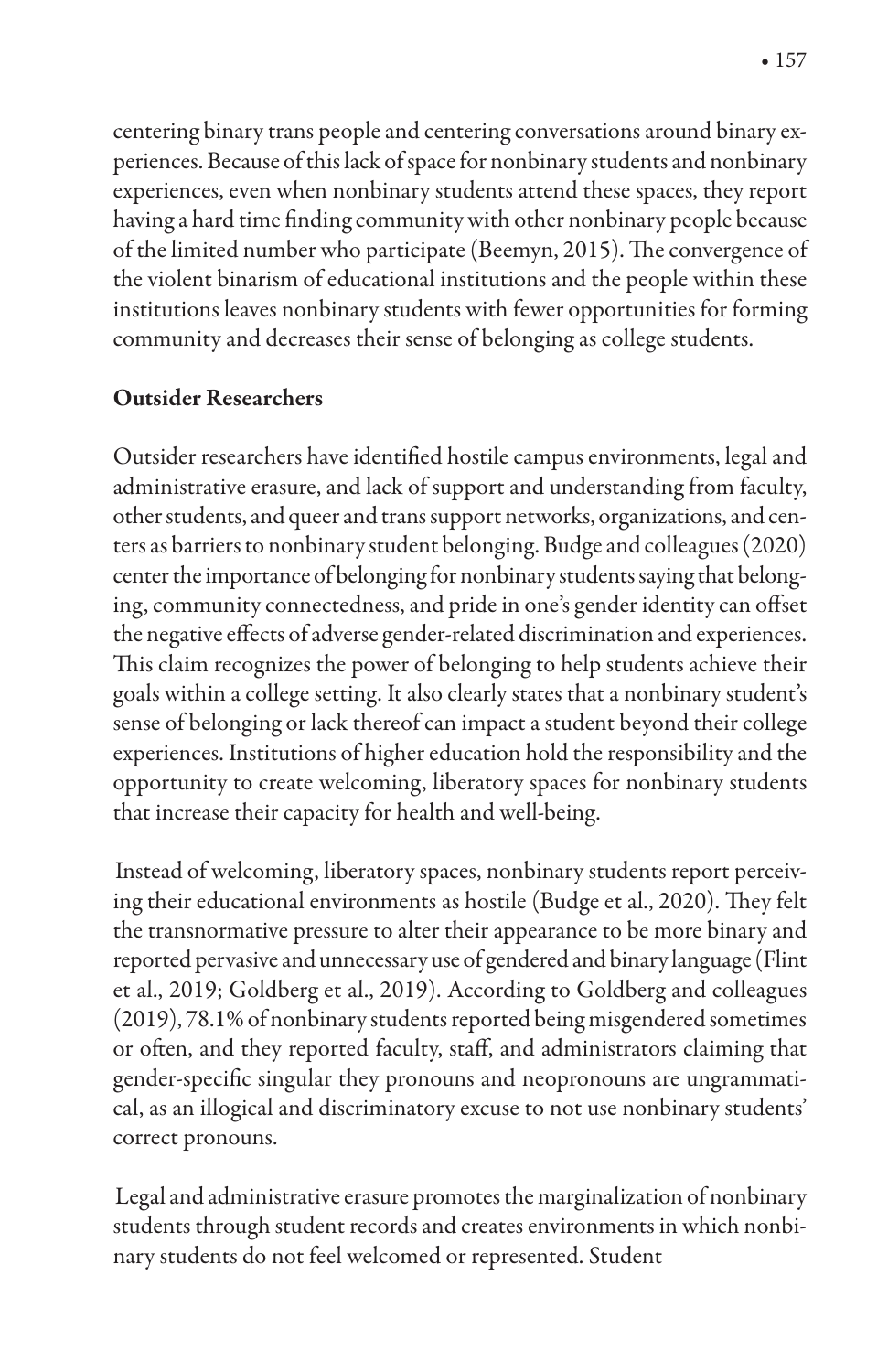information systems and demographic collection and reporting systems force students to provide a binary legal sex marker (Flint et al., 2020; Goldberg & Kuvalanka, 2018; Nowicki, 2019). Similar erasure occurs on student forms, college applications, and other records, including forms that are not impacted by the student's legal sex marker or gender, making required legal sex marker reporting a superfluous request that enforces binarism. Many institutions refuse to recognize students' chosen names (Goldberg & Kuvalanka, 2018). Even when universities offer software patches to incorporate students' chosen names and pronouns, these systems are not comprehensive enough and often experience lengthy and limited rollouts and glitches. When institutions do not provide access to and prioritize students' chosen names and pronouns within their student information systems, they create environments that encourage misnaming, mispronouning, and misgendering (Darwin, 2020; Nowicki, 2019). Additionally, students are often assigned rooms based on their legal sex marker, forcing nonbinary students into potentially hostile and unsafe living environments (Budge et al., 2020).

Nonbinary students' sense of belonging is also decreased by the obstacles they experience forming relationships with people in higher education, particularly faculty. Faculty, staff, and administrators often have limited to no education that teaches them how to not perpetuate binarism and transnormativity, and students often do not feel respected (Flint et al., 2019; Goldberg & Kuvalanka, 2018). According to Goldberg and colleagues (2019), only 10.9% of nonbinary students identified their professors as very affirming of their gender identity. Students identify feeling disrespect and a lack of belonging, and point to faculty who invite students to share pronouns but who do not gender students correctly or correct students if they misgender another student as a source. The lack of accountability for faculty to learn about and respect nonbinary students and their identities creates hostile classroom environments that perpetuate binarism and transnormativity, and make nonbinary students feel as if they do not belong in academic spaces.

Lack of support from other students and from on-campus queer and trans community are additional barriers to nonbinary students' sense of belonging and liberation. Only 14.1% of nonbinary students considered their classmates to be very trans-affirming, making it challenging for nonbinary students to form relationships with their peers (Goldberg et al., 2019). Additionally, even among other queer and binary trans students, nonbinary students expressed not feeling respected and welcomed (Budge et al., 2020). Goldberg and Kuvalanka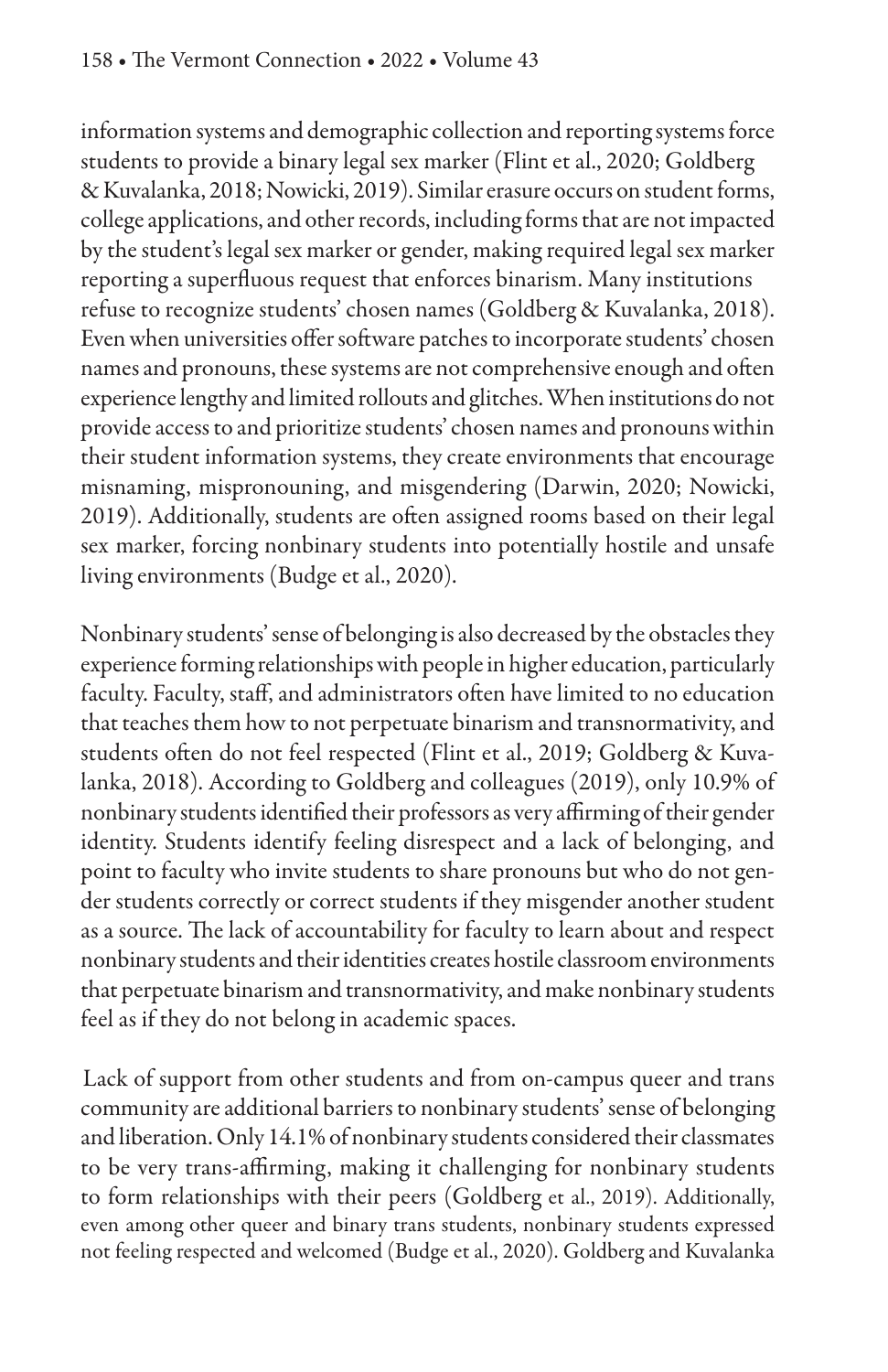(2018), Flint and colleagues (2019), and Darwin (2020) also discussed the theme of nonbinary students not being welcomed and centered within queer and trans community, centers, and student organizations and offered similar perspectives and conclusions as Beemyn (2015). The multiplicitous obstacles of binarism and transnormativity and their far-reaching impacts damage nonbinary students' sense of belonging and highlight the dramatic need for an immediate centering of nonbinary students and a resource-heavy commitment to dismantling transnormativity and centering nonbinary liberation within academic institutions.

#### **Outsized Impact**

Although all students and people connected to institutions of higher education experience the impact of binarism and transnormativity, binarism and transnormativity specifically target nonbinary trans people. Structures of normativity, binarism, and assimilatory pressure fixate on, and perpetuate violence against, nonbinary people when they are unable or unwilling to assimilate. This violence is compounded by nonbinary students' frequent inability to access areas of community (Bradford & Syed, 2019). The combination of hyper-fixated gender policing and lack of community decrease nonbinary students' sense of belonging, which enables transnormativity and binarism to have an outsized impact on nonbinary students and their liberation compared to their binary gender peers.

#### **Belonging**

Belonging is the trust that one's needs will be valued and met by a group, and one's sense that they are important to, respected by, and fit in with the group and individual members within the group (Budge et al., 2020; Strayhorn, 2019). Strayhorn (2019) structures belonging as both a motivational framework and a basic human need. Belonging is formed within peer groups, and a sense of belonging can increase when a person develops relationships with people whose backgrounds differ from their own (Strayhorn, 2019). Significant research explores the effects of belonging and lack of belonging, with Budge and colleagues (2020) reporting that belonging is directly linked to trans and nonbinary students' well-being. Belonging impacts academic success and students' physical, mental, and physiological health (Budge et al., 2020; Strayhorn, 2019). For mental health, a high sense of belonging increases a student's self-esteem, life satisfaction, and psychological well-being whereas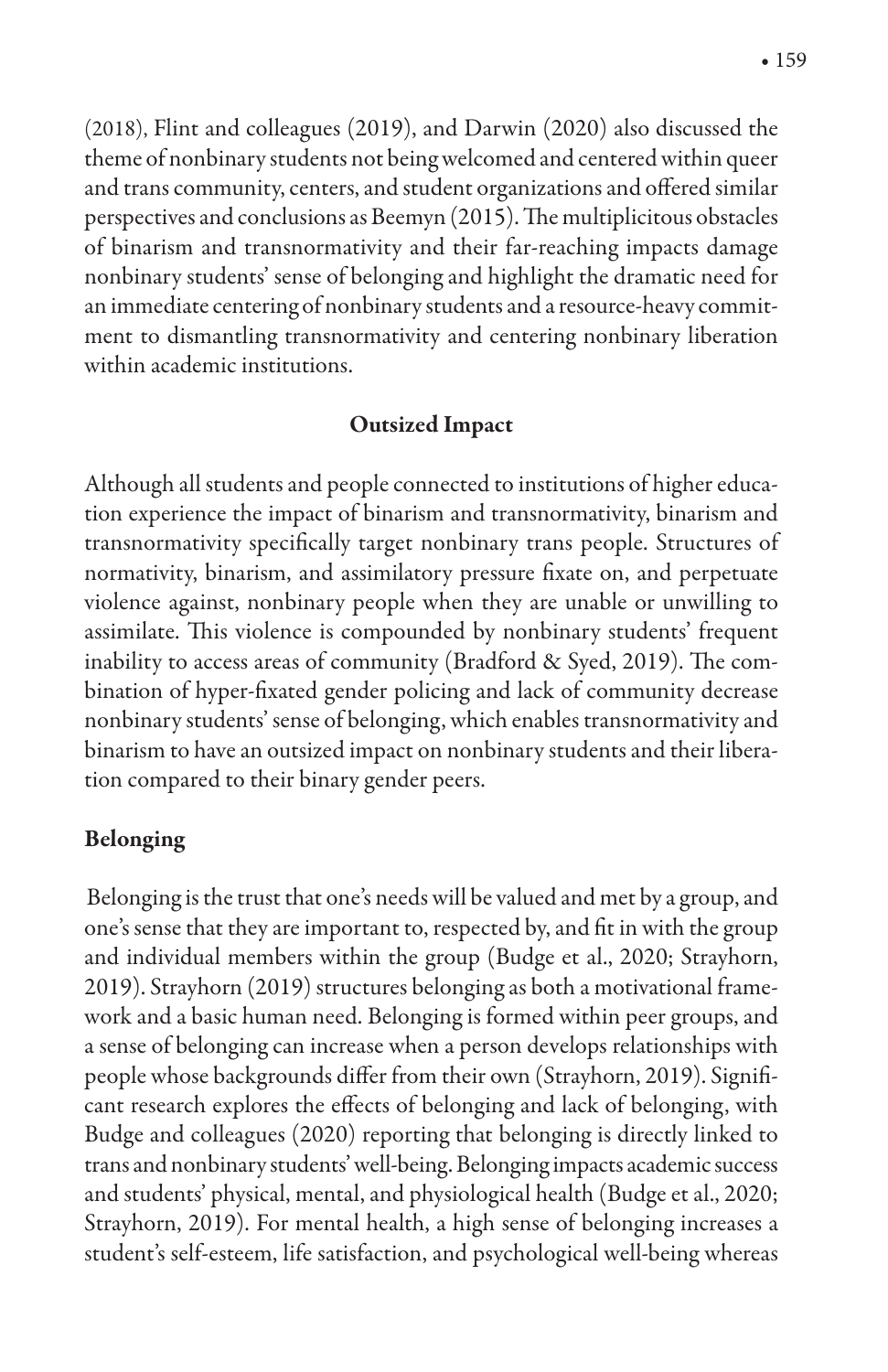a lack of belonging increases a student's suicidality, community detachment, and depression (Budge et al., 2020). For minoritized students specifically, a sense of belonging can affect minority stress, e.g., "stress experienced by minority group members as a result of experiences of interpersonal prejudice and discrimination" (Budge et al., 2020, p. 222). A low sense of belonging causes high minority stress, but a high sense of belonging decreases a student's experience of minority stress and makes their experiences of minority stress less bothersome and easier to overcome. Belonging is an important tool for contextualizing the experiences of college students, including nonbinary students, and can help identify how hostile environments impact college students' well-being and sense of available opportunities.

## **Influence of Belonging**

Budge and colleagues' (2020) research into belonging and minority stress theory found that a lack of belonging exacerbates the impacts of discrimination against nonnormative identities. Many students, including queer and binary trans students, are able to reduce the impact of normative campus culture through joining subgroups that form a normative culture around an identity classified as nonnormative by the dominant campus culture. However, nonbinary students are denied this opportunity due to systemic oppression and erasure. Institutions erase nonbinary students' gender identities by not collecting accurate data on nonbinary students and enforcing binary-gendered spaces (Goldberg & Kuvalanka, 2018), decreasing students' opportunities to find other students who share similar gender identities. Even when nonbinary students can identify spaces designated to serve queer and trans students, nonbinary identities are othered in these spaces through queer and trans culture's perpetuation of transnormativity and binarism (Beemyn, 2015). Because of the obstacles nonbinary students face to finding affinity spaces and community, they struggle to form a sense of belonging on campus, leading to both an increase in the harm against nonbinary students and a decrease in nonbinary students' ability to resist the impacts of that harm (Budge et al., 2020).

Institutions of higher education perpetuate normative social frameworks and systems of power through their creation of campus culture (Stewart & Nicolazzo, 2018). A normative campus culture creates a dominant, ideal identity, which often centers societally privileged identities. All members of the institution may struggle to feel they identify with campus culture and to find community when the normative ideal promotes a singular dominant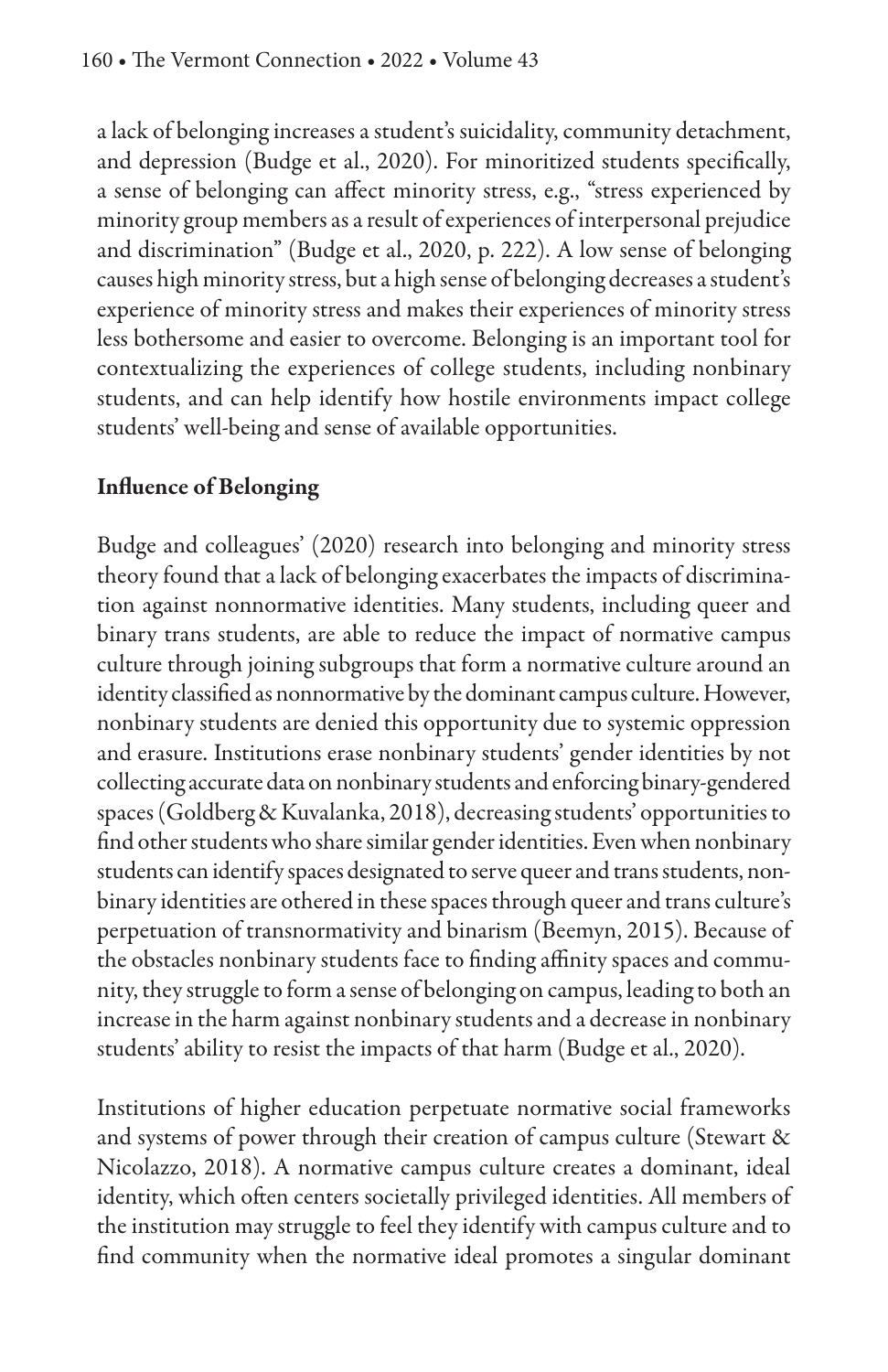campus identity. This struggle to find community will leave many members feeling a lack of belonging and as if they fall outside of the campus's normative culture. Despite many students feeling they do not fit the dominant campus identity, college campuses provide students with opportunities to find niche areas of interest and community, including clubs, sports teams, and communal housing. Although normative culture harms all students, many students are able to reduce the impact of this harm through finding areas of affinity and shared identity that lead to a sense of belonging and connection to campus life.

For queer and trans students, areas of community can be formed through queer- and trans-centered student organizations, on-campus community centers, and affinity spaces. For nonbinary trans students, queer and trans spaces could provide pivotal spaces for them to create community, develop a sense of belonging, and resist minority stress and the harms perpetuated by the university (Budge et al., 2020). However, queer and trans spaces instead intensify this harm by using aspects of normative queer and trans culture, primarily transnormativity and binarism, to further alienate nonbinary students and reduce their ability to find affinity and belonging within queer and trans spaces (Beemyn, 2015). Nonbinary students are then denied access to cisnormative campus culture and also labeled as nonnormative within their nonnormative subgroup of queer and trans culture.

In addition to the transnormativity within the queer and trans space creating obstacles to forming community and liberatory spaces among nonbinary people, higher education institutions' systemic erasure of nonbinary people reduces their opportunities to find spaces of affinity and develop a sense of belonging. Students are frequently required to disclose their legal names and sex markers to the university, even when it is extraneous information (Nowicki, 2019). This creates a culture where nonbinary students' gender identities are infrequently recognized and respected and where gendering students with binary language is the norm (Goldberg & Kuvalanka, 2018). Additionally, universities often structure their programs and physical spaces to privilege binary gender identities and erase nonbinary genders (Goldberg et al., 2019). Institutions often have gendered restrooms, locker rooms, and living spaces. These spaces erase nonbinary students' gender identities and deny them the opportunity to find other nonbinary students through same-gender living spaces. Because student information systems, forms, and other means of data collection often do not allow for nonbinary students to identify themselves (Nowicki, 2019), institutions of higher education force nonbinary students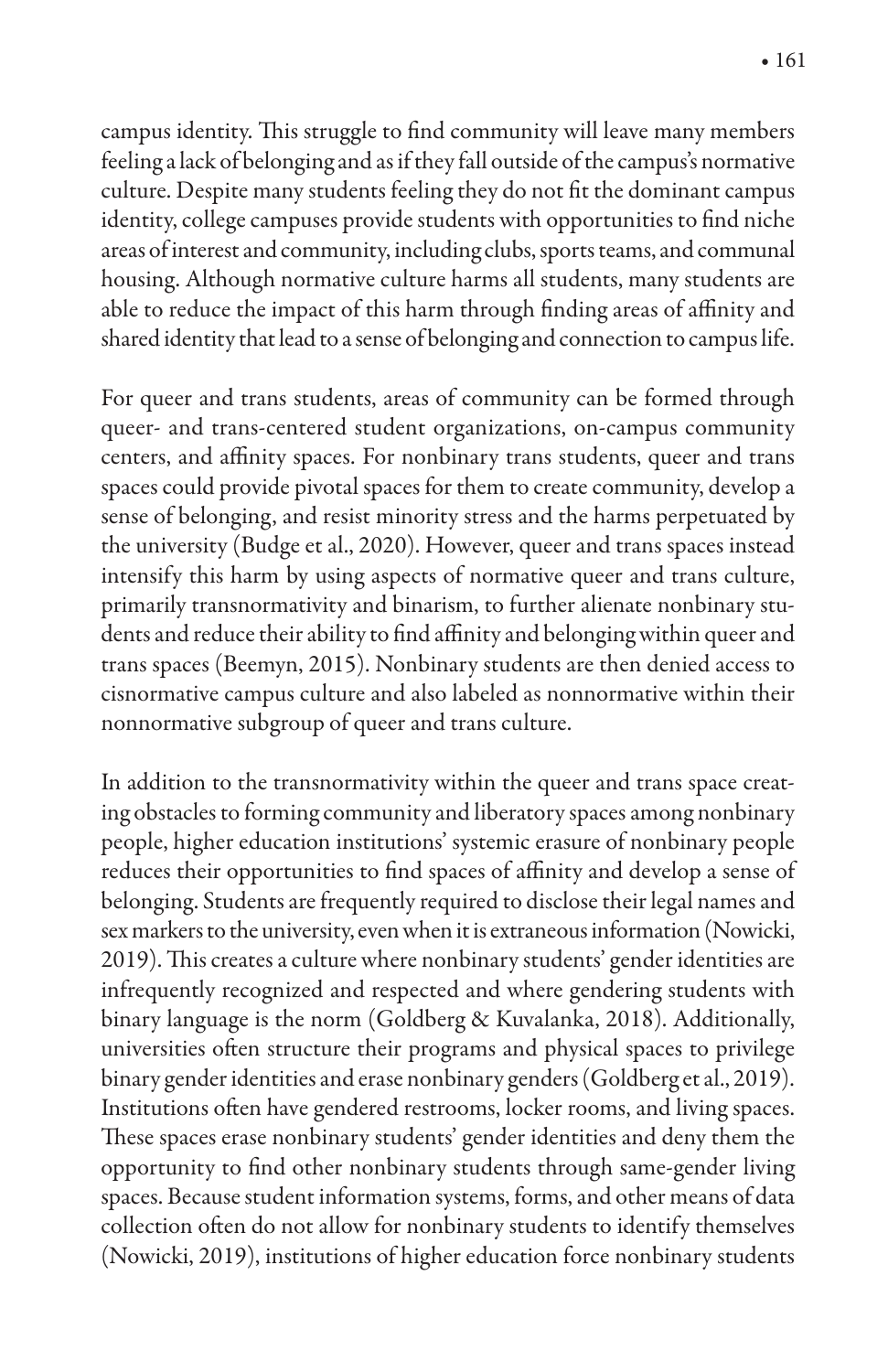into binary structures that reduce their ability to find other nonbinary students, reduce their capacity to develop a sense of belonging, and exacerbate their experiences of binarism and transnormativity within the institutional culture.

#### **Implications**

The diminished belonging nonbinary students feel at institutions of higher education points to the harm higher education perpetuates against all students, particularly students with multiple visible, marginalized identities, through normativity, binarism, and expectations of assimilation. When considering the marginalization of nonbinary students it is important to remember power-neutral language and histories are false, exclusionary, and oppressive (Stewart & Nicolazzo, 2018). To combat this tendency, universities must teach histories and prioritize bodies of scholarship that center nonbinary and other radically liberationist narratives. Additionally, institutions must hire and retain multiply marginalized nonbinary people, particularly Black and Indigenous nonbinary trans femmes (Goldberg et al., 2019; Stewart & Nicolazzo, 2018). Creating spaces where nonbinary professionals feel supported working in is essential to creating spaces where nonbinary students are fully included and welcomed into the learning environment. Supporting both nonbinary professionals and students requires changing gendered culture, designing accessible liberatory spaces, and forming systems of accountability to dismantle transnormativity and binarism.

Eliminating gendered culture is an essential step toward increasing nonbinary students' sense of belonging (Goldberg & Kuvalanka, 2018). Institutions must universalize chosen name policies and incorporate an option for students to declare and change their names and pronouns at-will. Additionally, an invitation to share pronouns should be incorporated into all introductions and any time names are shared pronouns should be included, creating a name and pronoun pair. When pronouns are not offered, gender-inclusive language should always be the default; an individual should not need to present in a way deemed non-conforming. Defaulting to gender-inclusive pronouns combats binarism and transnormativity and acknowledges the reality that requiring pronouns outs and endangers nonbinary people who use genderspecific singular they and neopronouns as well as trans people whose gender is presumed to be different from their gender identity. Institutions also need to expand the gender options students are able to declare and remove genderspecific policies (Bilodeau, 2005).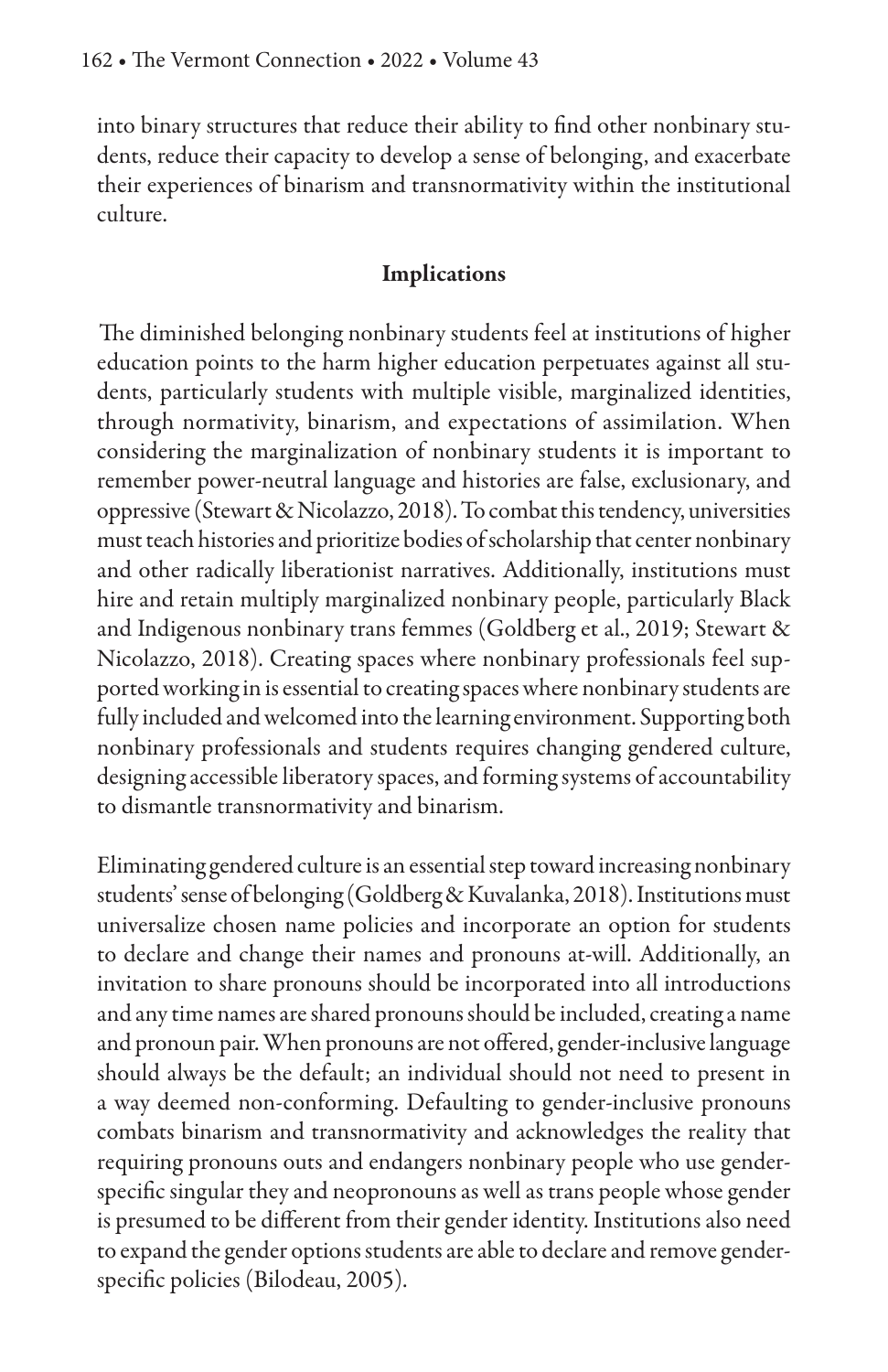Designing spaces that are accessible and committed to liberation is essential to creating a welcoming environment for nonbinary students (Goldberg & Kuvalanka, 2018). Physical spaces, such as bathrooms, locker rooms, and housing, need to be intentionally redesigned to be gender-inclusive and accessible (Goldberg et al., 2019). Student ID cards, forms, transcripts, diplomas, and surveys and data collection need to account for the expansiveness and flexibility of gender (Budge et al., 2020; Nowicki, 2019). Additionally, gendered programs, such as Women's Studies, and groups and organizations, including Greek Life and athletics, need to fundamentally restructure to stop promoting transnormativity and binarism (Bilodeau, 2005; Budge et al., 2020).

For these changes to succeed, institutions must simultaneously implement a system of accountability for community members who continue to perpetuate transnormativity and binarism. Claims to support students and offers of education are not complete without systems that enforce such a cultural shift. Schools need to educate faculty, staff, administrators, and students on community expectations, inclusive language use, nonbinary identities, and common microaggressions (Beemyn, 2015; Budge et al., 2020). Universities must prioritize their commitment to their nonbinary and marginalized students over their commitment to funding, from donors, corporations, other institutions, and the government, when the funding source does not uphold liberatory and anti-normative values. In conjunction with this education, institutions must create systems that require community members to treat others with respect and in ways that subvert systems and dynamics of oppression and privilege. Without accountability, people experiencing harm are less able to advocate within the system and find support, while people perpetuating harm are less able to find support to change their behavior and are allowed to continue to perpetuate harm with impunity.

#### Conclusion

Despite the drastically limited currently-available research focusing on nonbinary students' experiences of belonging, the research that is published is filled with implicit and explicit discussion that recognizes the adverse effects of transnormativity and binarism on students and the obstacles to liberation upheld by institutions of higher education. Nonbinary students' ability to access a sense of belonging is dangerously diminished because of the oppression, normativity, and assimilatory pressure perpetuated and enforced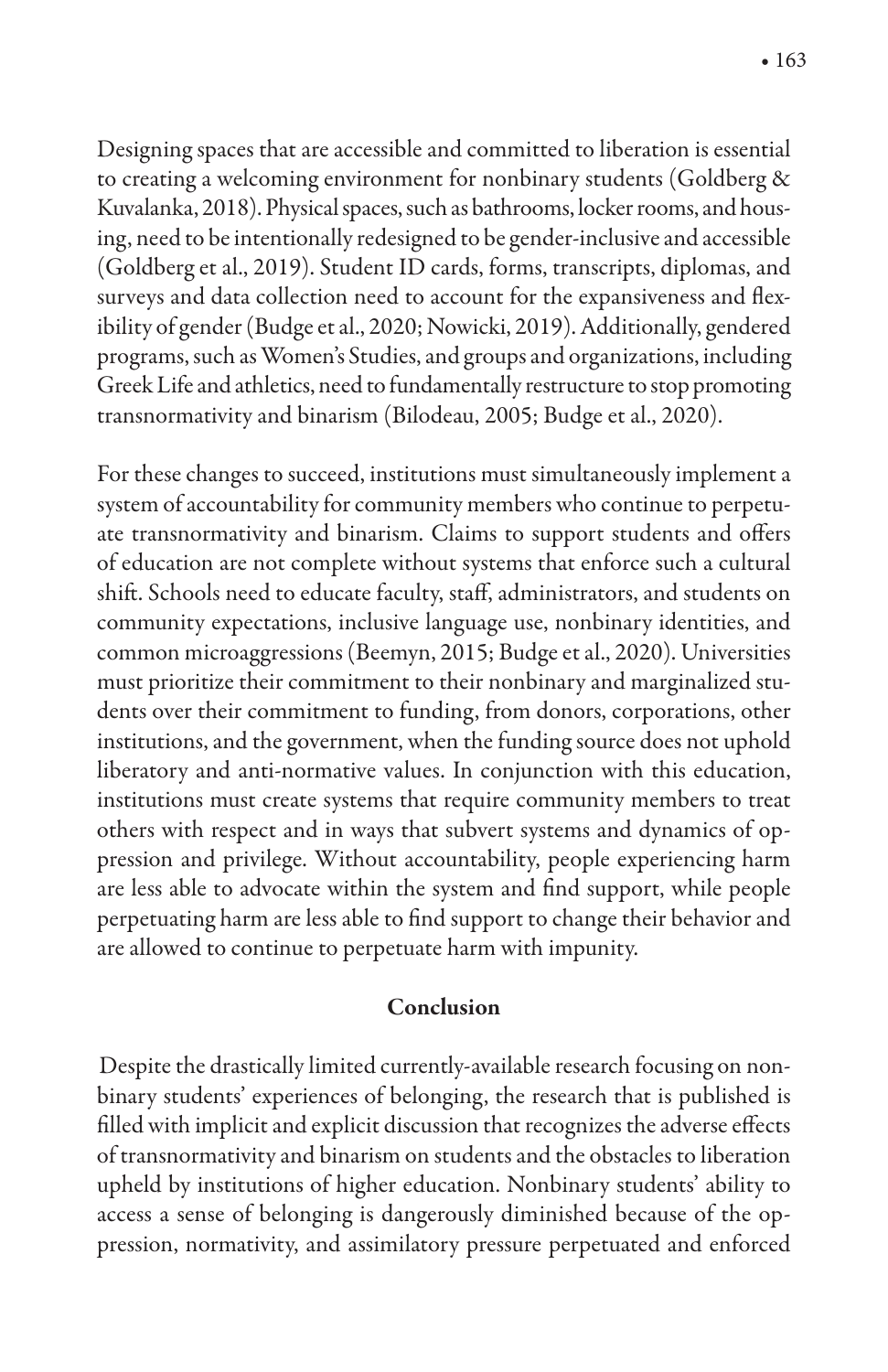by their academic institutions and campus climates. Nonbinary researchers spoke directly to transnormativity and binarism and discussed a lack of support from faculty and queer and trans community. Researchers outside of the nonbinary community reiterated the discussions of the researchers inside of the community and also discussed the impact of hostile campus environments, legal and administrative erasure, and lack of support from peers. The current scholarship shows the paucity and lack of complexity that dominates the field of research into nonbinary students, and specifically nonbinary students' sense of belonging.

To rectify the violence higher education is perpetuating against nonbinary people, institutions must make immediate, extensive, and costly changes. Institutions need to commit to unlearning binary gendered culture and creating a culture that deconstructs normativity. Universities must redesign their spaces, both concrete, physical spaces and abstract, intellectual spaces, to center radical narratives, accessibility, and intersectional liberation. Higher education desperately needs to envision and implement systems of accountability for all members of institutions, including students, staff, faculty, administrators, and donors. Finally, institutions need to provide comprehensive funding to multiply marginalized nonbinary students, hire multiply marginalized nonbinary employees, and retain the multiply marginalized nonbinary people at their institutions. By centering the needs of those most marginalized and structurally disadvantaged, particularly BIPOC nonbinary femmes, all students, including nonbinary students, benefit from more liberatory, just, and sustainable forms of education.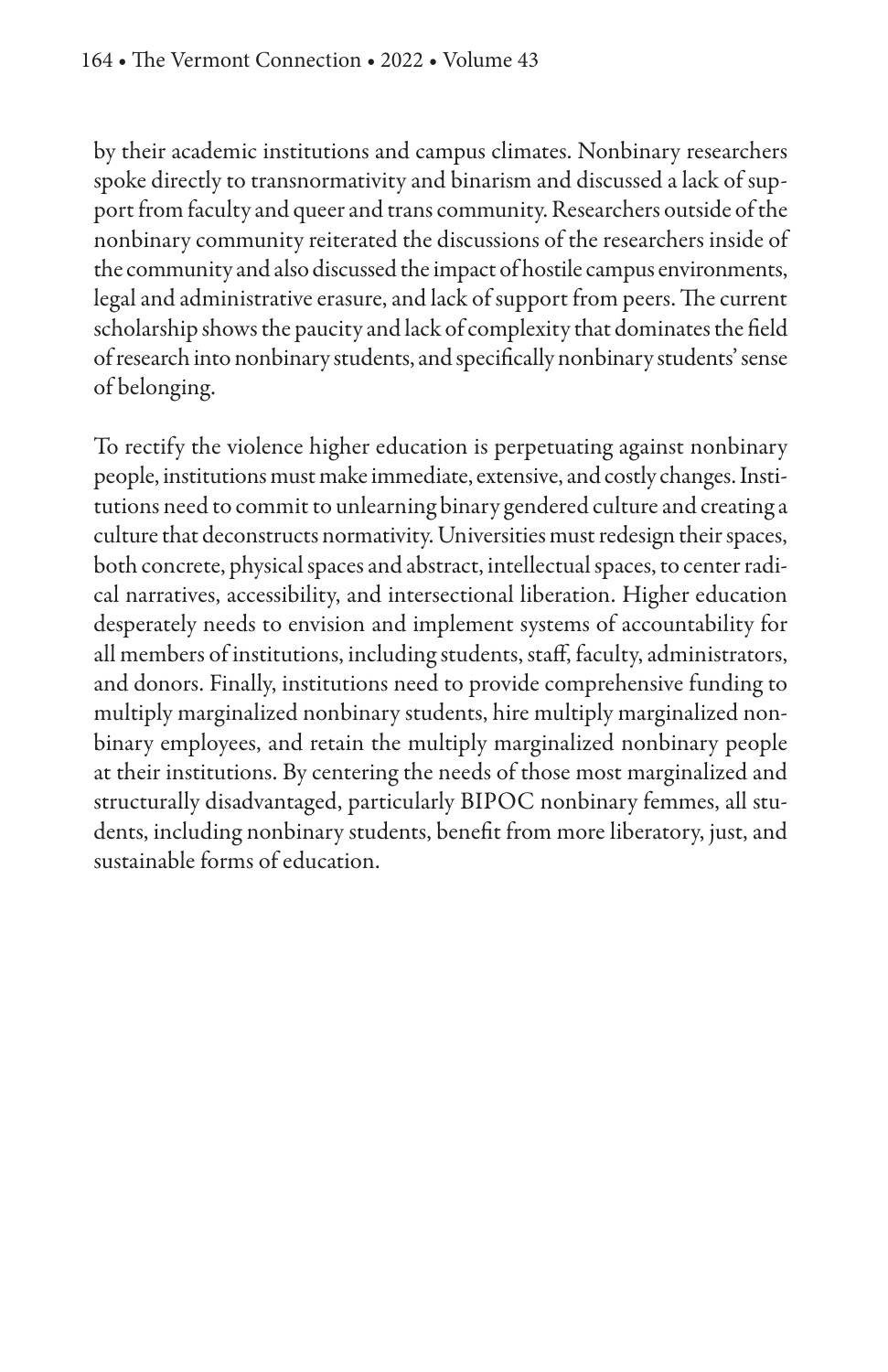#### **References**

- Beemyn, G. (2015). Coloring outside the lines of gender and sexuality: The struggle of nonbinary students to be recognized. The Educational Forum, 79(4), 359-361. https://doi.org/10.1080/00131725.2015.10 69518
- Bilodeau, B. (2005). Beyond the gender binary: A case study of two transgen der students at a Midwestern research university. Journal of Gay and Lesbian Issues in Education, 3(1), 29-44. https://doi.org/10.1300/ J367v03n01 05
- Bradford, N. J. & Syed, M. (2019) Transnormativity and transgender identity development: A master narrative approach. Sex Roles, 81, 306-325. https://doi.org/10.1007/s11199-018-0992-7
- Budge, S. L., Domínguez, S., Jr., & Goldberg, A. E. (2020). Minority stress in nonbinary students in higher education: The role of campus climate and belongingness. Psychology of Sexual Orientation and Gender Diversity, 7(2), 222-229. http://dx.doi.org/10.1037/sgd0000360
- Darwin, H. (2020). Challenging the cisgender/transgender binary: Nonbinary people and the transgender label. Gender & Society, 34(3), 357-380. https://doi.org/10.1177/0891243220912256
- Flint, M. A., Kilgo, C. A., & Bennett, L. A. (2019). The right to space in higher education: Nonbinary and agender students' navigation of campus. Journal of College Student Development, 60(4), 437-454. https:// doi.org/10.1353/csd.2019.0039
- Goldberg, A. E. & Kuvalanka, K. A. (2018). Navigating identity development and community belonging when "there are only two boxes to check": An exploratory study of nonbinary trans college students. Journal of LGBT Youth, 15(2), 106-131. https://doi.org/10.1080/19361653.20 18.1429979
- Goldberg, A. E., Kuvalanka, K., & dickey, l. (2019). Transgender graduate students' experiences in higher education: A mixed-methods exploratory study. Journal of Diversity in Higher Education,  $12(1)$ ,  $38-51$ . http://dx.doi.org/10.1037/dhe0000074
- Johnson, A. H. (2016). Transnormativity: A new concept and its validation through documentary film about transgender men. Sociological Inquiry, 86(4), 465-491. https://doi.org/10.1111/soin.12127